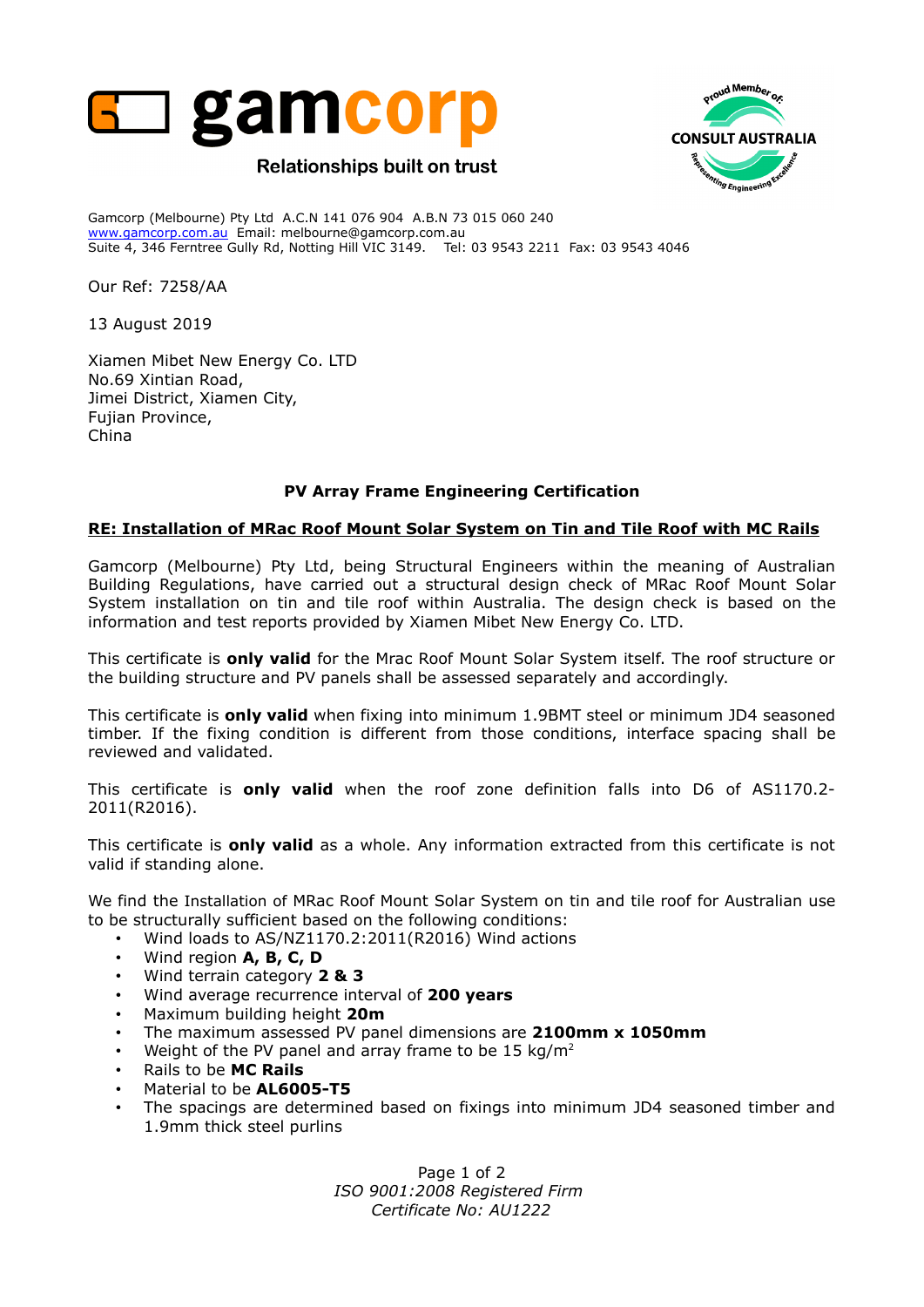



Gamcorp (Melbourne) Pty Ltd A.C.N 141 076 904 A.B.N 73 015 060 240 www.gamcorp.com.au Email: melbourne@gamcorp.com.au Suite 4, 346 Ferntree Gully Rd, Notting Hill VIC 3149. Tel: 03 9543 2211 Fax: 03 9543 4046

- Each PV panel to be installed using **2 rails** minimum in all circumstances
- No PV panel to be installed within 2xs from edges and ridge. "s" is the maximum gap between the underside of the panel and the roof surface when installed on the roof (50mm≤s≤300mm)
- Installation of PV panels to be done in accordance with the PV panels installation manual
- The certification **excludes** assessment of roof structure and PV panels

## *Refer to attached summary table for interface spacing (Unit: mm)*

#### **NOTES:**

- **The recommended spacing nominated in this certification is based on the capacity of the array frame and the fixing of array frames to the roof, not the roof structure and PV panels. It is the responsibility of the installer to adopt the most critical spacing.**
- **If any of the above conditions cannot be met, the structural engineer must be notified immediately.**
- **Standard Tile Interface is considered reaching its serviceability limit when 3° rotation of the middle plate is observed.**
- **The spacing shown in the interface tables shall be adjusted based on the assessment and requirement of the roof structures**

Construction is to be carried out strictly in accordance with the manufacturers instructions. This work was designed by **Ali Askari** in accordance with the provisions of Australian Building Regulations and in accordance with sound, widely accepted engineering principles. This certificate is only valid till 12/08/2021. Gamcorp should be contacted for future validation. Contact Gamcorp for customised system or if the site conditions are not covered by this assessment.

Yours faithfully, Gamcorp (Melbourne) Pty Ltd

Jianzeng Geng Principal Engineer FIEAust CPEng NER 3108316 NT Registration: 239858ES QLD Registration: 18455 VIC Registration: EC 39483 TAS Registration: CC7263

Page 2 of 2 *ISO 9001:2008 Registered Firm Certificate No: AU1222*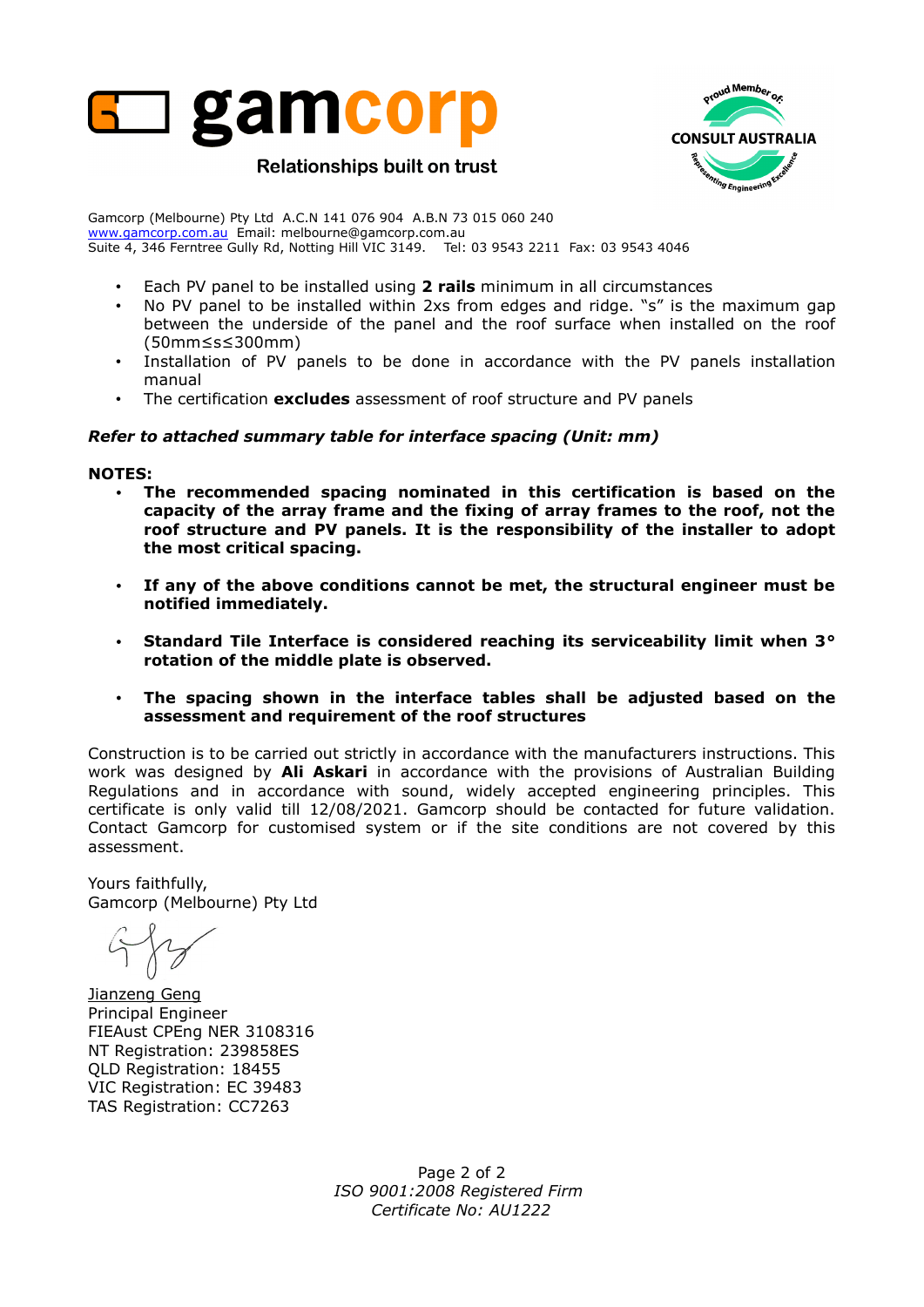

Gamcorp (Melbourne) Pty Ltd Consulting Structural & Civil Engineers A.B.N 73 015 060 240

**Relationships built on trust** 

 www.gamcorp.com.au melbourne@gamcorp.com.au

# Structural Design Documentation

# **MRac Flush Array Frame System Spacing Table**

**According to AS/NZS 1170.2-2011 (R2016)**

with MC Rail – Tile Roof **within Australia** Terrain Category 2 & 3

For: XIAMEN MIBET NEW ENERGY CO., LTD. No.69 Xintian Road, Jimei District Xiamen City, Fujian Province China



Job Number: 7258-Tile Date: 12 August 2019

COPYRIGHT: The concepts and information contained in this document are the property of Gamcorp (Melbourne) Pty Ltd. Use or copying of this document in whole or in part without the written permission of Gamcorp constitutes an infringement of copyright.

LIMITATION: This report has been prepared on behalf of and for the exclusive use of Gamcorp (Melbourne) Pty Ltd's Client, and is subject to and issued in connection with the provisions of the agreement between Gamcorp (Melbourne) Pty Ltd and its Client. Gamcorp (Melbourne) Pty Ltd accepts no liability or responsibility whatsoever for or in respect of any use of or reliance upon this report by any third party.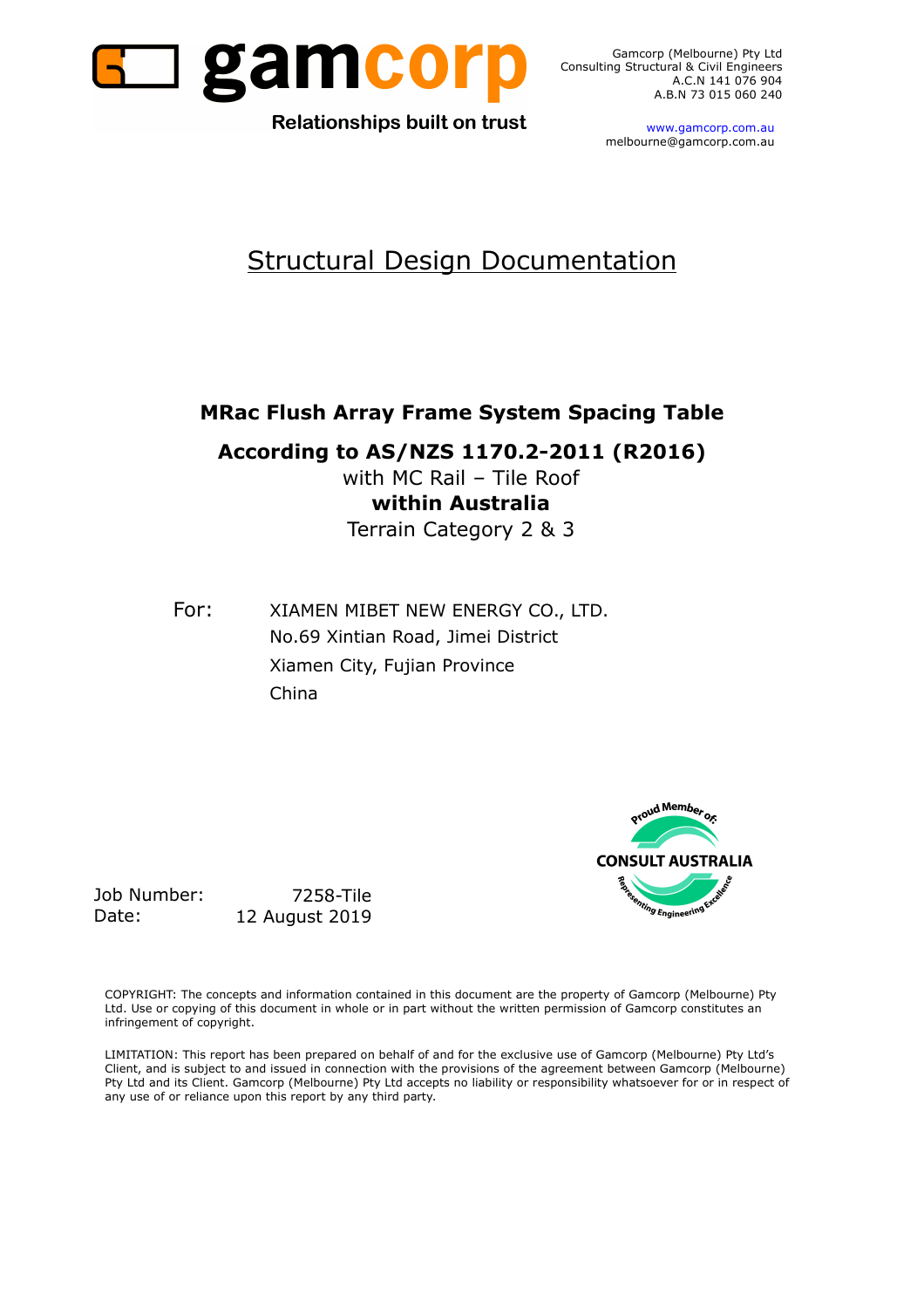

Suite 4, 346 Ferntree Gully Road Notting Hill VIC 3168 Tel: 03 9543 2211 Fax: 03 9543 4046 melbourne@gamcorp.com.au www.gamcorp.com.au

ISO 9001:2008 Registered Firm Certificate No: AU1222

Job No: 7258-Tile Client: XIAMEN MIBET NEW ENERGY CO., LTD. Project: MRac Flush Array Frame System Spacing Table with MC Rail – Tile Roof Address: within Australia

# Australian Standards

AS/NZS 1170.1:2002 (R2016) – Structural design actions, Part 1: Permanent, imposed AS/NZS 1170.2:2011 (R2016) – Structural design actions, Part 2: Wind actions AS/NZS 1664.1:1997 – Aluminium structures - Limit state design AS 4100:1998 (R2016) – Steel Structures AS/NZS 4600:2018 – Cold-formed Steel Structures AS/NZS 1170.0:2002 – Structural design actions, Part 0: General principles and other actions

## Wind Terrain Category: WTC 2 & 3

| Designed: | AА        |
|-----------|-----------|
| Checked:  | <b>HS</b> |

Date: Aug-19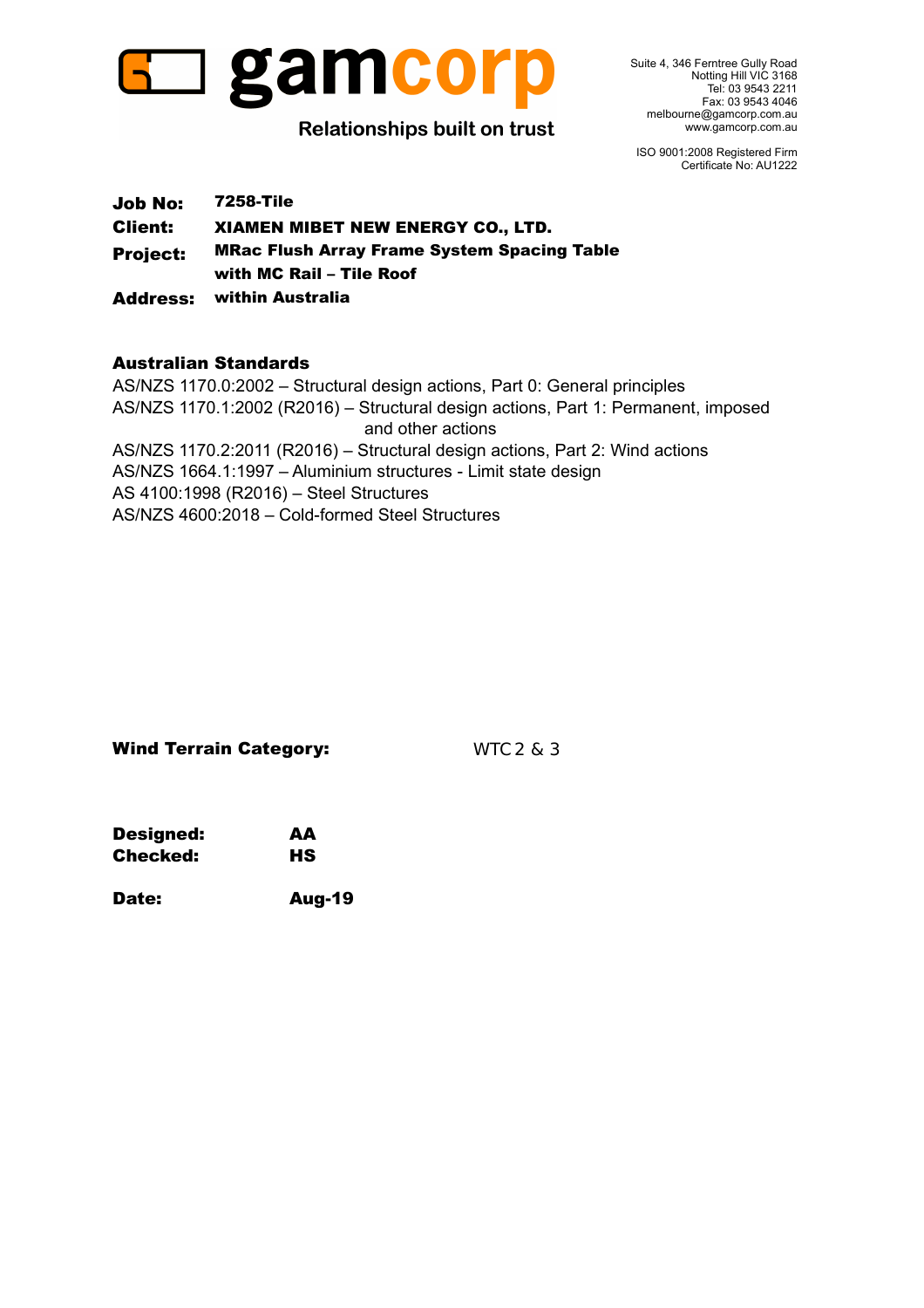

Client: **XIAMEN MIBET NEW ENERGY CO., LTD.** Job: **7258-Tile** Project: **Solar Array Interface Spacing Table Date: Aug-19** Address: **within Australia** Designed: **AA** Checked: **HS**

|                               |     |            |                    |                         |                                                                      | <b>MRac Flush Array Frame System Spacing Table for Tiled Roof (mm)</b> |                          |         |  |
|-------------------------------|-----|------------|--------------------|-------------------------|----------------------------------------------------------------------|------------------------------------------------------------------------|--------------------------|---------|--|
| Type of Rail                  |     |            | <b>MC Rail</b>     |                         |                                                                      |                                                                        |                          |         |  |
| Type of Interface             |     |            |                    | Standard Tile Interface |                                                                      |                                                                        |                          |         |  |
| Solar Panel Dimension         |     |            | 2.1mx1.05m         |                         |                                                                      |                                                                        |                          |         |  |
| Terrain category              |     |            | 3                  |                         |                                                                      |                                                                        |                          |         |  |
| Roof Angle $(\Phi)$ –<br>Wind |     |            | $\Phi < 5^{\circ}$ | Building Height - H (m) |                                                                      |                                                                        |                          |         |  |
| Region                        |     | $H \leq 5$ | $5 < H \leq 10$    |                         | 10 <h≤15< th=""><th colspan="2">15<h≤20< th=""></h≤20<></th></h≤15<> |                                                                        | 15 <h≤20< th=""></h≤20<> |         |  |
|                               | End | Central    | End                | Central                 | End                                                                  | Central                                                                | End                      | Central |  |
| A                             | 800 | 1010       | 800                | 1010                    | 680                                                                  | 855                                                                    | 595                      | 745     |  |
| в                             | 705 | 885        | 705                | 885                     | 600                                                                  | 755                                                                    | 530                      | 660     |  |
| C                             | 460 | 575        | 460                | 575                     | 395                                                                  | 490                                                                    | 350                      | 435     |  |
|                               |     |            |                    |                         |                                                                      |                                                                        |                          |         |  |

#### Roof Angle ( $\Phi$ ) – 5° $\leq \Phi \leq 30$

 $\overline{\phantom{a}}$ 

| ----<br>Wind  |     |            |     | Building Height - H (m) |     |                                                                   |       |                          |
|---------------|-----|------------|-----|-------------------------|-----|-------------------------------------------------------------------|-------|--------------------------|
| <b>Region</b> |     | $H \leq 5$ |     | $5 < H \leq 10$         |     | 10 <h≤15< th=""><th></th><th>15<h≤20< th=""></h≤20<></th></h≤15<> |       | 15 <h≤20< th=""></h≤20<> |
|               | End | Central    | End | Central                 | End | Central                                                           | End   | <b>Central</b>           |
| A             | 800 | 1225       | 800 | 1225                    | 680 | 1030                                                              | 595   | 895                      |
| в             | 705 | 1070       | 705 | 1070                    | 600 | 905                                                               | 530   | 790                      |
| c             | 460 | 685        | 460 | 685                     | 395 | 585                                                               | 350   | 515                      |
| D             | 355 | 520        | 355 | 520                     | --  | 445                                                               | $- -$ | 395                      |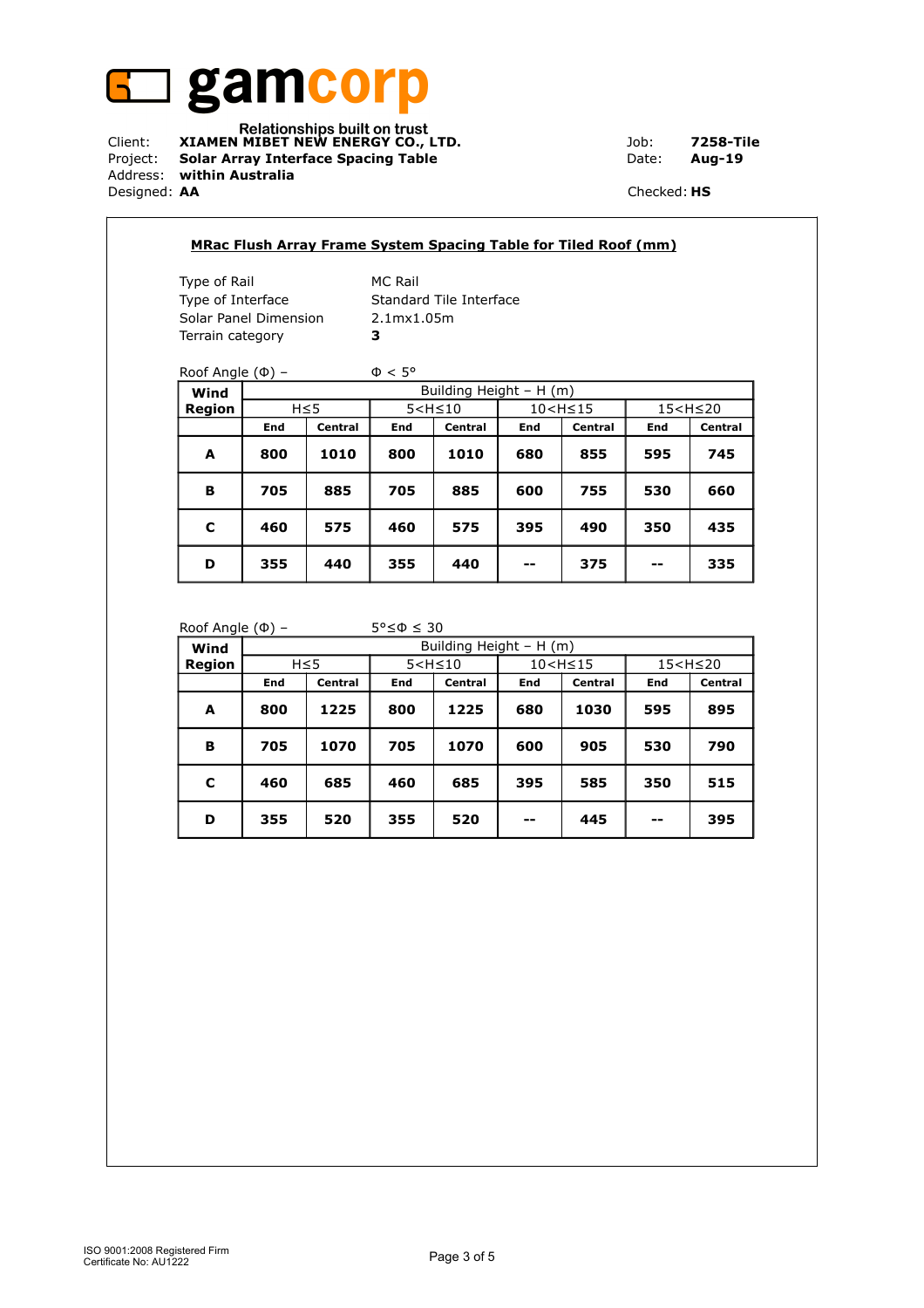

Client: **XIAMEN MIBET NEW ENERGY CO., LTD.** Job: **7258-Tile** Project: **Solar Array Interface Spacing Table Date: Aug-19** Address: **within Australia** Designed: **AA** Checked: **HS**

| Type of Rail          |     |            | <b>MC Rail</b>                                                                                   |                         |     |         |                          |         |  |
|-----------------------|-----|------------|--------------------------------------------------------------------------------------------------|-------------------------|-----|---------|--------------------------|---------|--|
| Type of Interface     |     |            |                                                                                                  | Standard Tile Interface |     |         |                          |         |  |
| Solar Panel Dimension |     |            | 2.1mx1.05m                                                                                       |                         |     |         |                          |         |  |
| Terrain category      |     |            | $\overline{\mathbf{2}}$                                                                          |                         |     |         |                          |         |  |
|                       |     |            |                                                                                                  |                         |     |         |                          |         |  |
| Roof Angle $(\Phi)$ – |     |            | $\Phi < 5^{\circ}$                                                                               |                         |     |         |                          |         |  |
| Wind                  |     |            | Building Height - H (m)                                                                          |                         |     |         |                          |         |  |
| Region                |     | $H \leq 5$ | $5 < H \leq 10$<br>10 <h≤15< th=""><th></th><th colspan="2">15<h≤20< th=""></h≤20<></th></h≤15<> |                         |     |         | 15 <h≤20< th=""></h≤20<> |         |  |
|                       | End | Central    | End                                                                                              | Central                 | End | Central | End                      | Central |  |
| A                     | 645 | 805        | 520                                                                                              | 645                     | 465 | 575     | 435                      | 540     |  |
|                       | 570 | 715        | 460                                                                                              | 575                     | 415 | 515     | 390                      | 485     |  |
| в                     |     | 465        | 305                                                                                              | 380                     | 275 | 340     | 260                      | 320     |  |
| C                     | 375 |            |                                                                                                  |                         |     |         |                          |         |  |

#### Roof Angle  $(\Phi)$  – 5° $\leq \Phi \leq 30$

| $\tilde{\phantom{a}}$<br>Wind |       |            |       | Building Height - H (m) |     |                                                                   |     |                          |
|-------------------------------|-------|------------|-------|-------------------------|-----|-------------------------------------------------------------------|-----|--------------------------|
| Region                        |       | $H \leq 5$ |       | $5 < H \leq 10$         |     | 10 <h≤15< th=""><th></th><th>15<h≤20< th=""></h≤20<></th></h≤15<> |     | 15 <h≤20< th=""></h≤20<> |
|                               | End   | Central    | End   | Central                 | End | <b>Central</b>                                                    | End | Central                  |
| A                             | 645   | 970        | 520   | 775                     | 465 | 690                                                               | 435 | 645                      |
| в                             | 570   | 855        | 460   | 685                     | 415 | 610                                                               | 390 | 575                      |
| C                             | 375   | 555        | 305   | 450                     | 275 | 405                                                               | 260 | 380                      |
| D                             | $- -$ | 425        | $- -$ | 345                     | --  | 310                                                               | --  | --                       |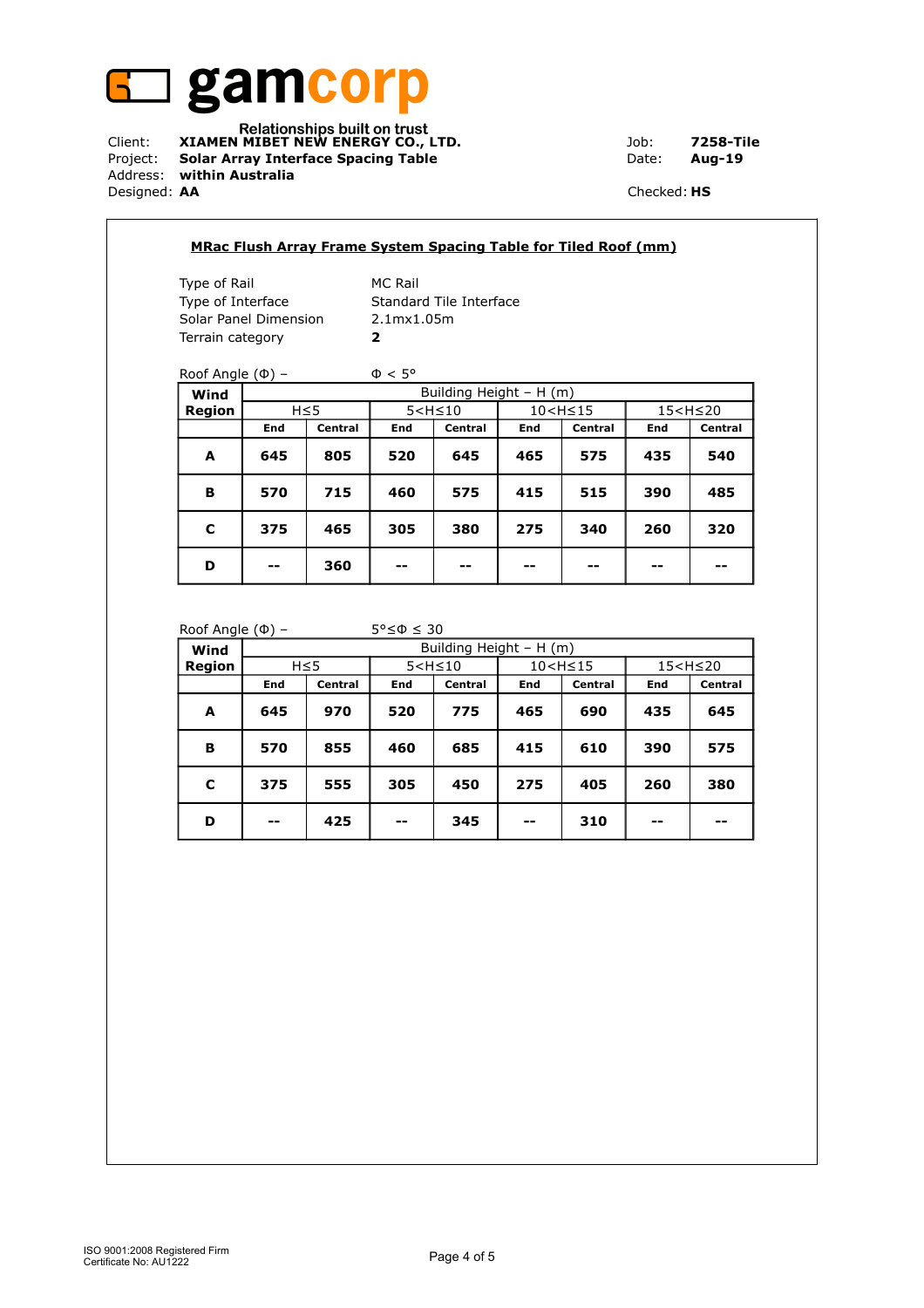

| Client:             | Relationships built on trust<br>XIAMEN MIBET NEW ENERGY CO., LTD. | Job:               | 7258-Tile |
|---------------------|-------------------------------------------------------------------|--------------------|-----------|
|                     | Project: Solar Array Interface Spacing Table                      | Date:              | Aug-19    |
|                     | Address: within Australia                                         |                    |           |
| Designed: <b>AA</b> |                                                                   | Checked: <b>HS</b> |           |

#### **General Notes**

| Note 1 |                         |                         | Following components are satisfied to use according to AS/NZS 1170.2-2011(R2016) |
|--------|-------------------------|-------------------------|----------------------------------------------------------------------------------|
|        | <b>Components</b>       | <b>Part Number</b>      | <b>Description</b>                                                               |
|        | MC Rail                 | MC Rail                 | as per drawing provided by client                                                |
|        | Splice for MC Rail      | Splice for MC Rail      | as per drawing provided by client                                                |
|        | Inter Clamp Kit (MC)    | Inter Clamp Kit (MC)    | as per drawing provided by client                                                |
|        | End Clamp Kit(MC)       | End Clamp Kit(MC)       | as per drawing provided by client                                                |
|        | Standard Tile Interface | Standard Tile Interface | as per drawing provided by client                                                |
|        | L Feet Set              | L Feet Set              | as per drawing provided by client                                                |

Note 2 Spacing calculated based on 1.9mm steel purlin or 35mm screw embedment length into timber (JD4 seasoned timber).

Note 3 Recommended screws

| <b>Metal Purlins/Battens</b>                       | <b>Fasteners to use</b>                      |
|----------------------------------------------------|----------------------------------------------|
| $1.9$ mm                                           | M6-11 TPI RoofZips or 14g-10 TPI Teks screws |
| 2.4 mm and Above                                   | 14g-10 TPI Teks screws                       |
| <b>Timber Purlins/Battens</b>                      | <b>Fasteners to use</b>                      |
| Softwood / Hardwood (35mm)<br>embedment and above) | 14q-10 TPI T17 screws                        |

Note 4 Maximum uplift wind pressure is limited to 5 kPa. "--" states more uplift pressure.

Note 5 Deflection is limited to Minimum of L/120 and 15mm

Note 6 Refer Figure D9 of AS/NZS 1170.2:2011 (R2016) for definition of (End/Central) roof zones.



Note 7 Terrain Category 2 (TC2) refers to open terrain, including grassland, with well-scattered obstructions having heights generally from 1.5 m to 5 m, with no more than two obstructions per hectare, e.g. farmland and cleared subdivisions with isolated trees and uncut grass. Terrain Category 3 (TC3) refers to terrain with numerous closely spaced obstructions

having heights generally from 3 m to 10 m. The minimum density of obstructions shall be at least the equivalent of 10 house-size obstructions per hectare, e.g. suburban housing, light industrial estates or dense forests.

Note 8 The optimised location of rail splice connection is at quarter length of the spacing of the interface. No Splice connection should be placed at the centre of spacing or over the interface.

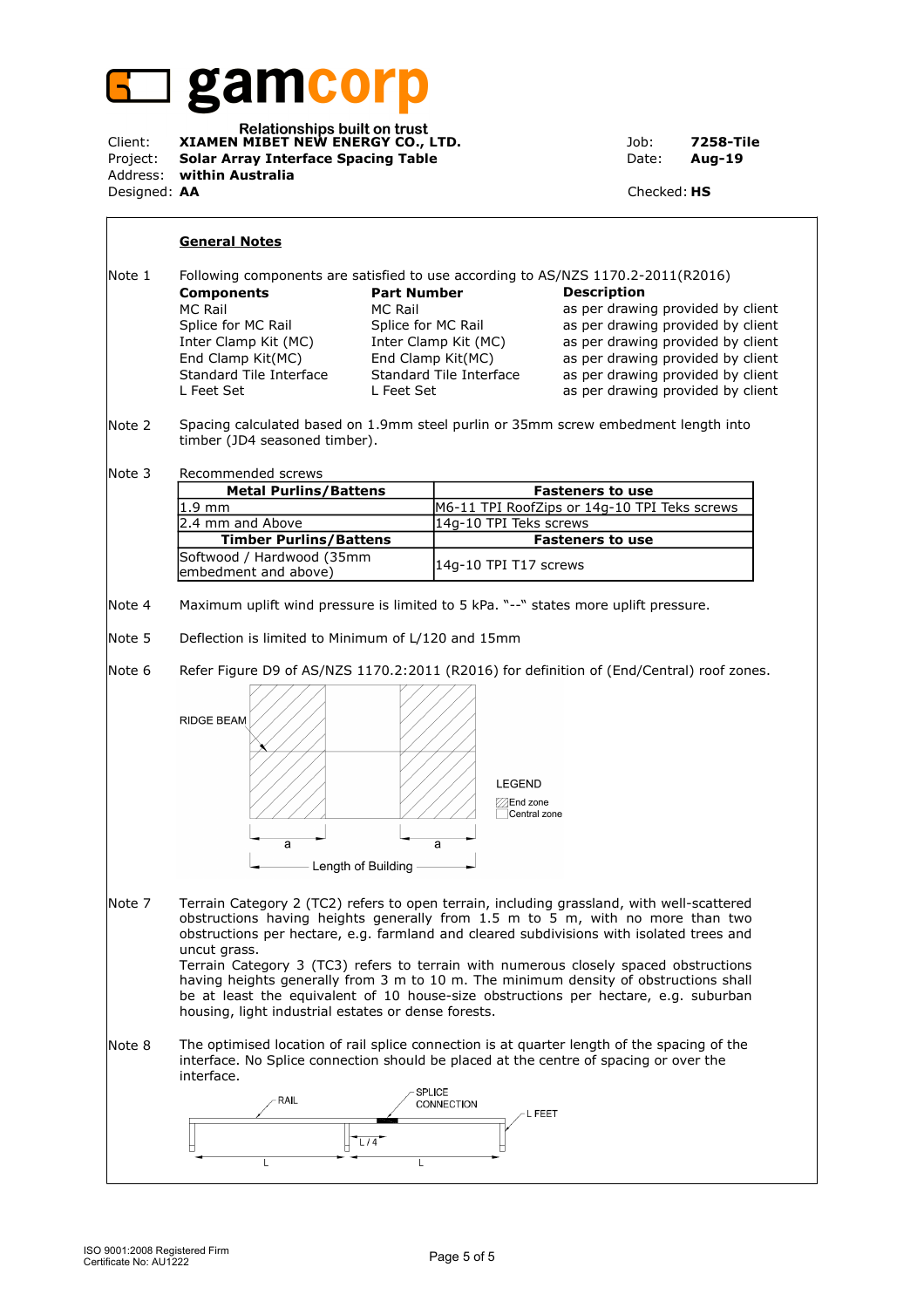

Gamcorp (Melbourne) Pty Ltd Consulting Structural & Civil Engineers A.B.N 73 015 060 240

**Relationships built on trust** 

 www.gamcorp.com.au melbourne@gamcorp.com.au

# Structural Design Documentation

# **MRac Flush Array Frame System Spacing Table**

**According to AS/NZS 1170.2-2011 (R2016)**

with MC Rail – Tin Roof **within Australia** Terrain Category 2 & 3

For: XIAMEN MIBET NEW ENERGY CO., LTD. No.69 Xintian Road, Jimei District Xiamen City, Fujian Province China



Job Number: 7258-Tin Date: 12 August 2019

COPYRIGHT: The concepts and information contained in this document are the property of Gamcorp (Melbourne) Pty Ltd. Use or copying of this document in whole or in part without the written permission of Gamcorp constitutes an infringement of copyright.

LIMITATION: This report has been prepared on behalf of and for the exclusive use of Gamcorp (Melbourne) Pty Ltd's Client, and is subject to and issued in connection with the provisions of the agreement between Gamcorp (Melbourne) Pty Ltd and its Client. Gamcorp (Melbourne) Pty Ltd accepts no liability or responsibility whatsoever for or in respect of any use of or reliance upon this report by any third party.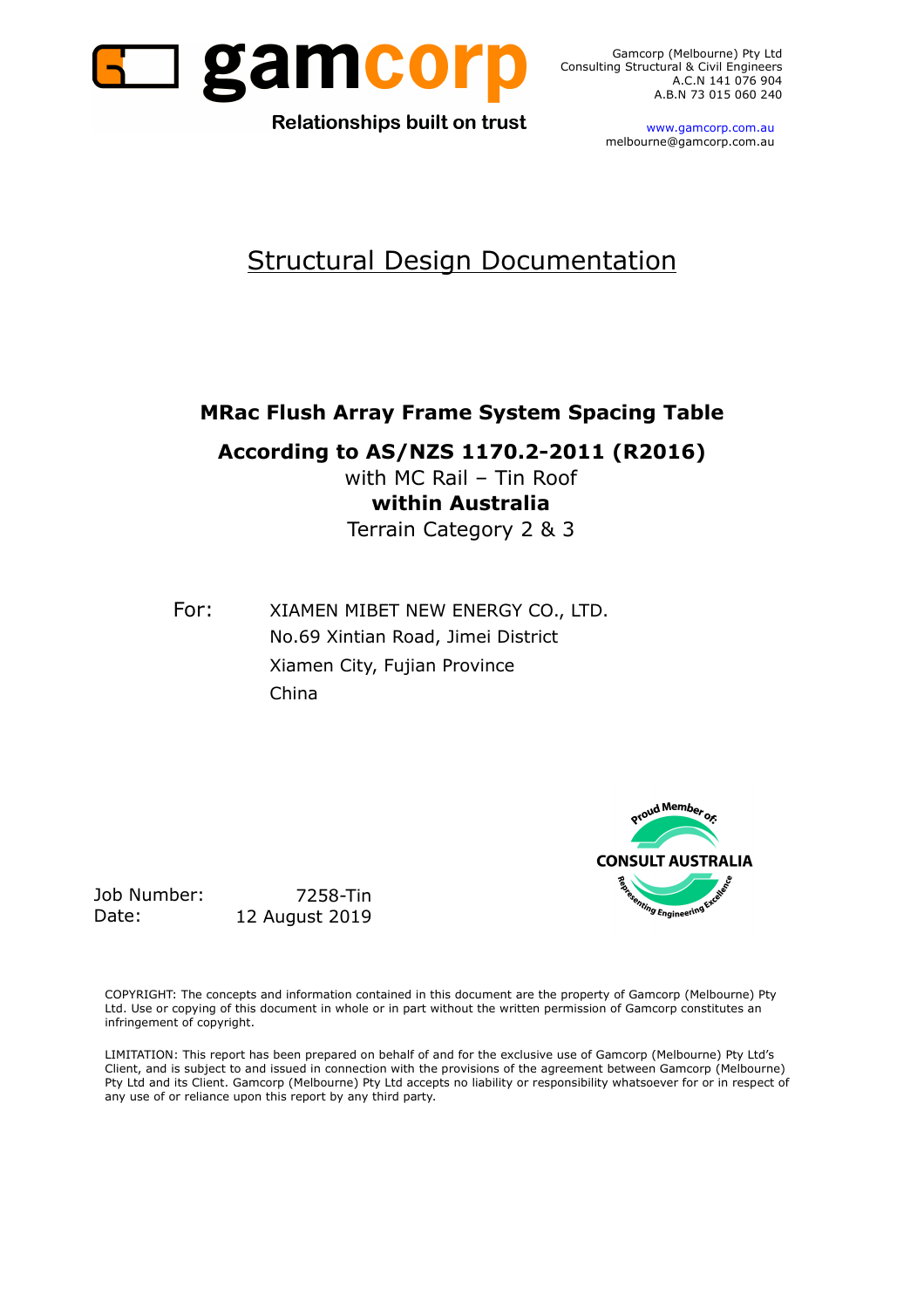

Suite 4, 346 Ferntree Gully Road Notting Hill VIC 3168 Tel: 03 9543 2211 Fax: 03 9543 4046 melbourne@gamcorp.com.au www.gamcorp.com.au

ISO 9001:2008 Registered Firm Certificate No: AU1222

Job No: 7258-Tin Client: XIAMEN MIBET NEW ENERGY CO., LTD. Project: MRac Flush Array Frame System Spacing Table with MC Rail – Tin Roof Address: within Australia

# Australian Standards

AS/NZS 1170.1:2002 (R2016) – Structural design actions, Part 1: Permanent, imposed AS/NZS 1170.2:2011 (R2016) – Structural design actions, Part 2: Wind actions AS/NZS 1664.1:1997 – Aluminium structures - Limit state design AS 4100:1998 (R2016) – Steel Structures AS/NZS 4600:2018 – Cold-formed Steel Structures AS/NZS 1170.0:2002 – Structural design actions, Part 0: General principles and other actions

## Wind Terrain Category: WTC 2 & 3

| Designed: | AА        |
|-----------|-----------|
| Checked:  | <b>HS</b> |

Date: Aug-19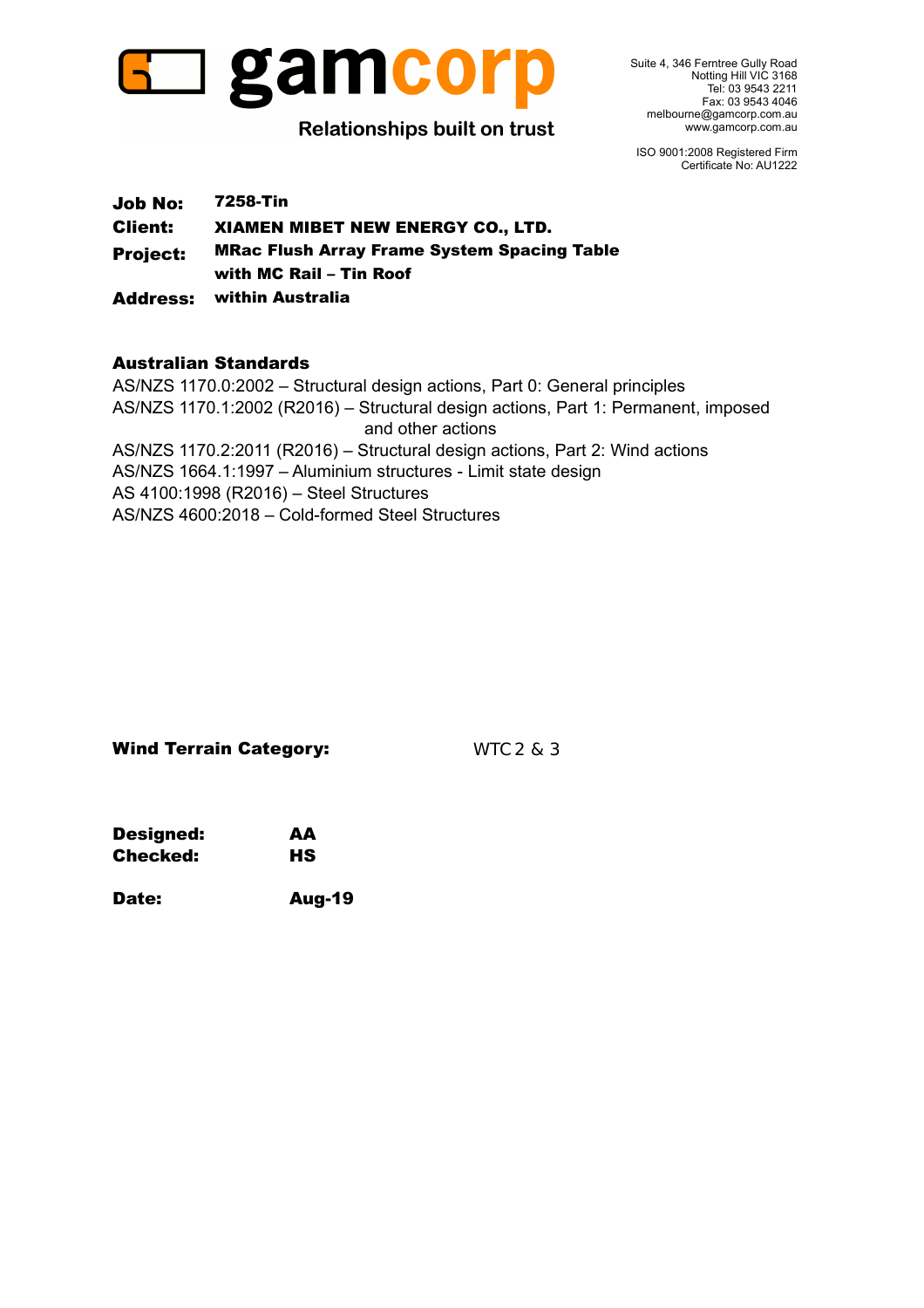

Relationships built on trust<br>Client: **XIAMEN MIBET NEW ENERGY CO., LTD.** Job: 7258-Tin Project: **Solar Array Interface Spacing Table Date: Aug-19** Address: **within Australia** Designed: **AA** Checked: **HS**

| Type of Rail          |                       |            | <b>MC Rail</b>          |         |                                                                      |         |                          |         |
|-----------------------|-----------------------|------------|-------------------------|---------|----------------------------------------------------------------------|---------|--------------------------|---------|
| Type of Interface     |                       |            | L Feet Set              |         |                                                                      |         |                          |         |
|                       | Solar Panel Dimension |            | 2.1mx1.05m              |         |                                                                      |         |                          |         |
| Terrain category      |                       |            | 3                       |         |                                                                      |         |                          |         |
|                       |                       |            |                         |         |                                                                      |         |                          |         |
| Roof Angle $(\Phi)$ – |                       |            | $\Phi < 5^{\circ}$      |         |                                                                      |         |                          |         |
| Wind                  |                       |            | Building Height - H (m) |         |                                                                      |         |                          |         |
| Region                |                       | $H \leq 5$ | $5 < H \leq 10$         |         | 10 <h≤15< th=""><th colspan="2">15<h≤20< th=""></h≤20<></th></h≤15<> |         | 15 <h≤20< th=""></h≤20<> |         |
|                       | End                   | Central    | End                     | Central | End                                                                  | Central | End                      | Central |
| A                     | 1530                  | 1655       | 1530                    | 1655    | 1450                                                                 | 1565    | 1295                     | 1495    |
| B                     | 1120                  | 1380       | 1120                    | 1380    | 965                                                                  | 1190    | 860                      | 1055    |
|                       | 430                   | 530        | 430                     | 530     | 375                                                                  | 455     | 330                      | 405     |
| C                     |                       |            |                         |         |                                                                      |         |                          |         |

### Roof Angle ( $\Phi$ ) – 5°≤ $\Phi$  ≤ 30

| . <u>.</u> |      |            |      |                         |      |                                                                   |      |                          |
|------------|------|------------|------|-------------------------|------|-------------------------------------------------------------------|------|--------------------------|
| Wind       |      |            |      | Building Height - H (m) |      |                                                                   |      |                          |
| Region     |      | $H \leq 5$ |      | $5 < H \leq 10$         |      | 10 <h≤15< td=""><td></td><td>15<h≤20< td=""></h≤20<></td></h≤15<> |      | 15 <h≤20< td=""></h≤20<> |
|            | End  | Central    | End  | Central                 | End  | <b>Central</b>                                                    | End  | Central                  |
| A          | 1530 | 1750       | 1530 | 1750                    | 1450 | 1665                                                              | 1295 | 1590                     |
| B          | 1120 | 1640       | 1120 | 1640                    | 965  | 1405                                                              | 860  | 1245                     |
| C          | 430  | 625        | 430  | 625                     | 375  | 540                                                               | 330  | 480                      |
| D          | 280  | 400        | 280  | 400                     | --   | 345                                                               | $-$  | 310                      |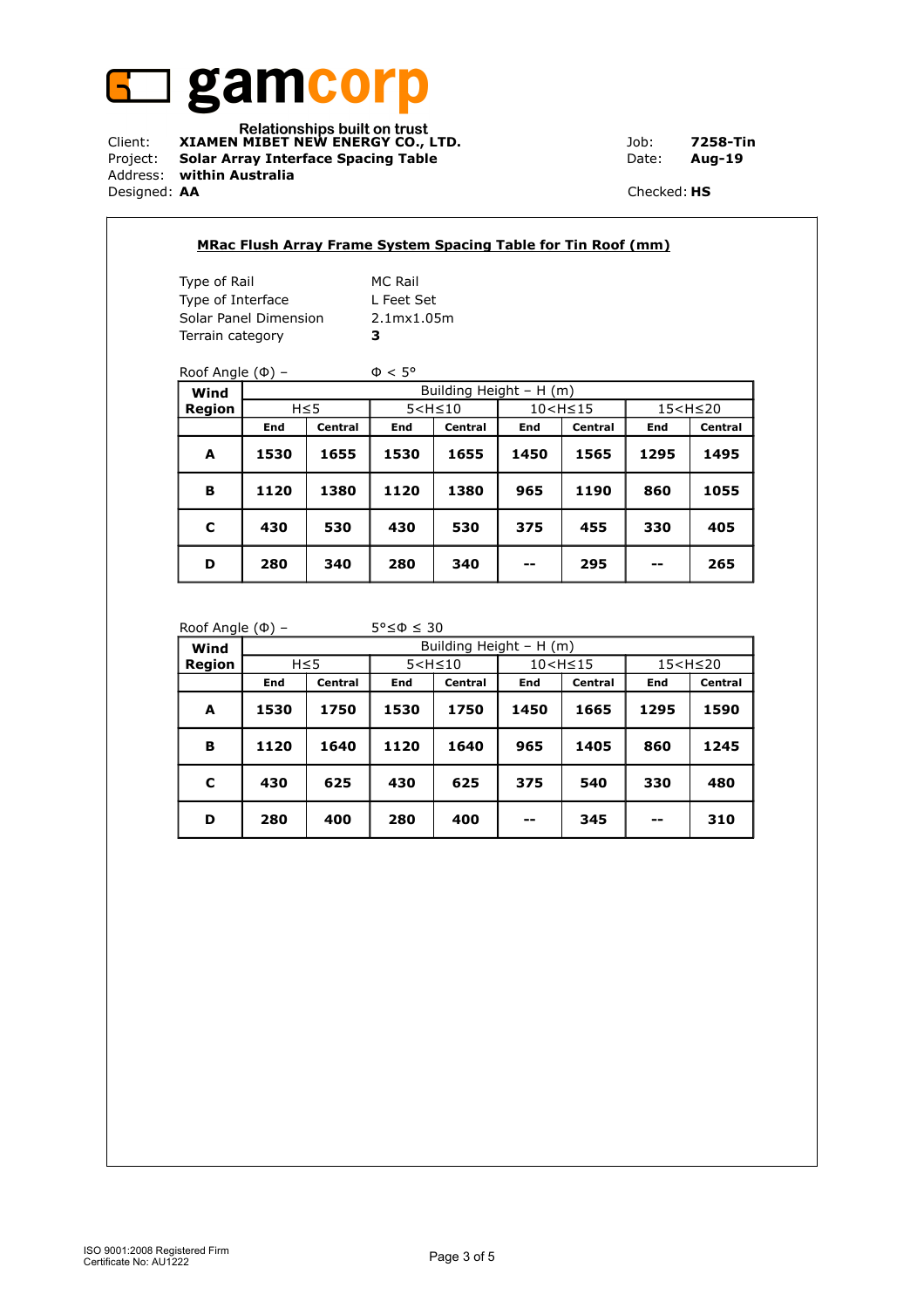

Relationships built on trust<br>Client: **XIAMEN MIBET NEW ENERGY CO., LTD.** Job: 7258-Tin Project: **Solar Array Interface Spacing Table Date: Aug-19** Address: **within Australia** Designed: **AA** Checked: **HS**

 $\sqrt{2}$ 

| Type of Rail          |      |            | <b>MC Rail</b>     |                          |                                                                             |         |                  |         |
|-----------------------|------|------------|--------------------|--------------------------|-----------------------------------------------------------------------------|---------|------------------|---------|
| Type of Interface     |      |            | L Feet Set         |                          |                                                                             |         |                  |         |
| Solar Panel Dimension |      |            | 2.1mx1.05m         |                          |                                                                             |         |                  |         |
| Terrain category      |      |            | $\overline{2}$     |                          |                                                                             |         |                  |         |
|                       |      |            |                    |                          |                                                                             |         |                  |         |
| Roof Angle $(\Phi)$ – |      |            | $\Phi < 5^{\circ}$ |                          |                                                                             |         |                  |         |
| Wind                  |      |            |                    | Building Height $- H(m)$ |                                                                             |         |                  |         |
| Region                |      | $H \leq 5$ | $5 < H \leq 10$    |                          | 10 <h≤15< th=""><th colspan="2"><math>15 &lt; H \leq 20</math></th></h≤15<> |         | $15 < H \leq 20$ |         |
|                       | End  | Central    | End                | Central                  | End                                                                         | Central | End              | Central |
| A                     | 1390 | 1535       | 1130               | 1395                     | 1015                                                                        | 1250    | 960              | 1185    |
| B                     | 920  | 1135       | 755                | 925                      | 680                                                                         | 835     | 640              | 785     |
| C                     | 355  | 435        | 295                | 360                      | 265                                                                         | 325     | 245              | 305     |
|                       |      |            |                    |                          |                                                                             |         |                  |         |

#### Roof Angle  $(\Phi)$  – 5° $\leq \Phi \leq 30$

| $\tilde{\phantom{a}}$<br>Wind | Building Height - H (m) |         |                 |         |                                                                      |                |                          |         |
|-------------------------------|-------------------------|---------|-----------------|---------|----------------------------------------------------------------------|----------------|--------------------------|---------|
| Region                        | $H \leq 5$              |         | $5 < H \leq 10$ |         | 10 <h≤15< th=""><th colspan="2">15<h≤20< th=""></h≤20<></th></h≤15<> |                | 15 <h≤20< th=""></h≤20<> |         |
|                               | End                     | Central | End             | Central | End                                                                  | <b>Central</b> | End                      | Central |
| A                             | 1390                    | 1635    | 1130            | 1515    | 1015                                                                 | 1455           | 960                      | 1400    |
| в                             | 920                     | 1340    | 755             | 1090    | 680                                                                  | 985            | 640                      | 925     |
| C                             | 355                     | 515     | 295             | 420     | 265                                                                  | 380            | 245                      | 360     |
| D                             | $- -$                   | 330     | $- -$           | 270     | --                                                                   | 240            | --                       | --      |